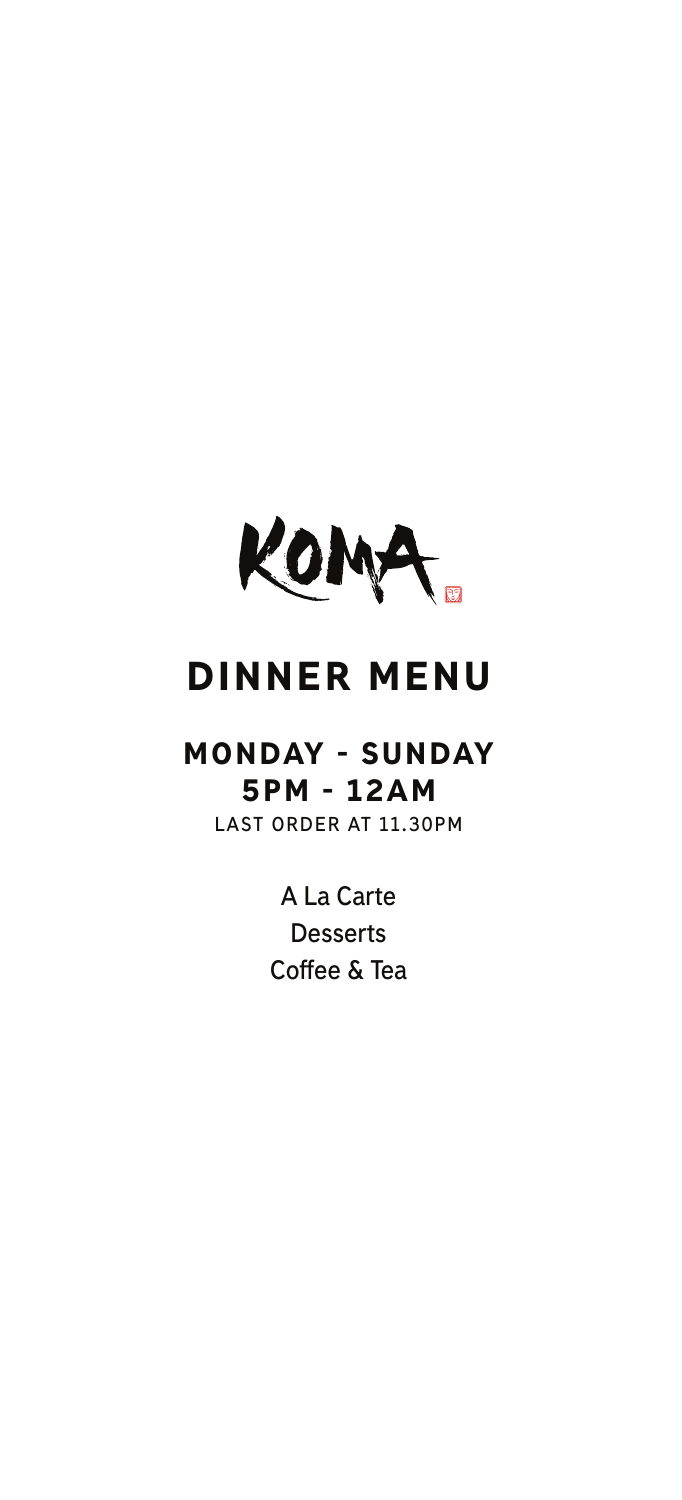

#### **EDAMAME 8** *steamed, sea salt*

**MISO SOUP 8** *tofu, seaweed, Tokyo negi*

**CUCUMBER SESAME SALAD 10** *sour plum*

**CRISPY TOKYO GYOZA 12** *chicken, cabbage, miso*

**CRISPY CHICKEN 12** *flat rice, truffle oil, tomato ponzu*

**SALMON PILLOW 14** *roasted jalapeño, smoked avocado*

**GRILLED BROCCOLI 15** *sesame chilli soy*

**MISO GLAZED EGGPLANT 16** *sweet ginger red miso, ricotta cheese*

**TARO CHIP TUNA TACOS 21** *avocado, jalapeño, cilantro, mixed cabbage salad*

**GINGER SALMON TARTARE 21** *crispy taro , ikura*

**YELLOWTAIL GINGER JALAPEÑO 29** *aji amarillo, cilantro, soy, lime*

> **WAGYU BEEF GYOZA 26** *chilli sauce*

**OYSTERS ON THE HALF SHELL 32** *lemon, momeji oroshi ponzu*

> **WAGYU BEEF TATAKI 49** *wasabi, ponzu, Tokyo negi*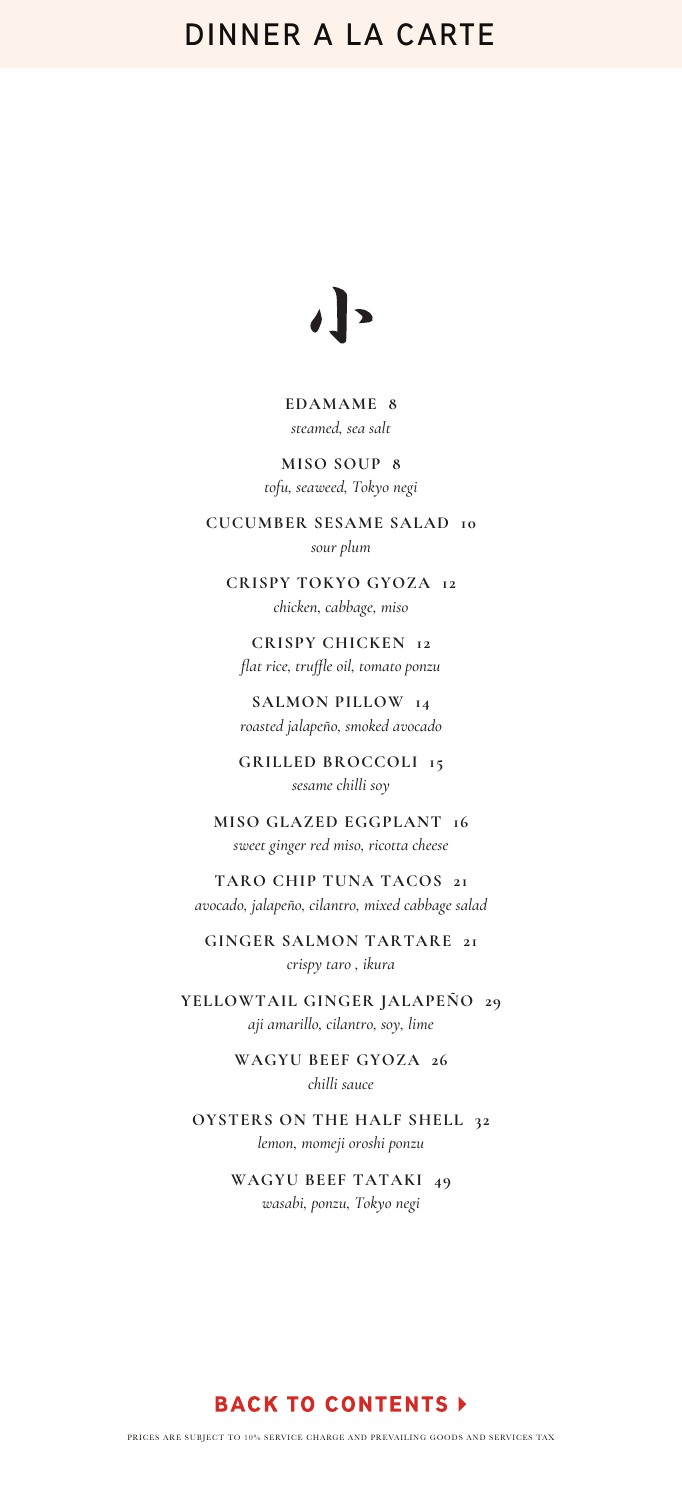### Nigiri & Sashimi

*Price per piece*

| <b>SAKE</b> salmon  | 6           | UNAGI fresh water eel         | <b>I2</b>     |
|---------------------|-------------|-------------------------------|---------------|
| TAI snapper         | 7           | <b>IKURA</b> salmon roe       | 13            |
| HAMACHI yellowtail  | 8           | <b>BOTAN EBI</b> sweet shrimp | <sup>16</sup> |
| EBI shrimp          | 8           | WAGYU beef                    | 18            |
| TAKO octopus        | 8           | <b>OOTORO</b>                 | 28            |
| MAGURO SASHIMI tuna | $\mathbf Q$ | <b>UNI</b> sea urchin         | 36            |
| HOTATE scallop      | 10          |                               |               |
|                     |             |                               |               |

### Caviar

*125G · Served with traditional condiments*

**N25 SCHRENCKII CAVIAR ACIPENSER STURGEON 688**

**ASSORTED SASHIMI PLATTER** *9 pieces* **78 ASSORTED SUSHI PLATTER** *9 pieces* **88 OZEKI PLATTER** *12 pieces* **118 CHEF'S YOKOZUNA OMAKASE** *20 pieces & 2 rolls* **228**

#### **BACK TO CONTENTS >**

PRICES ARE SUBJECT TO 10% SERVICE CHARGE AND PREVAILING GOODS AND SERVICES TAX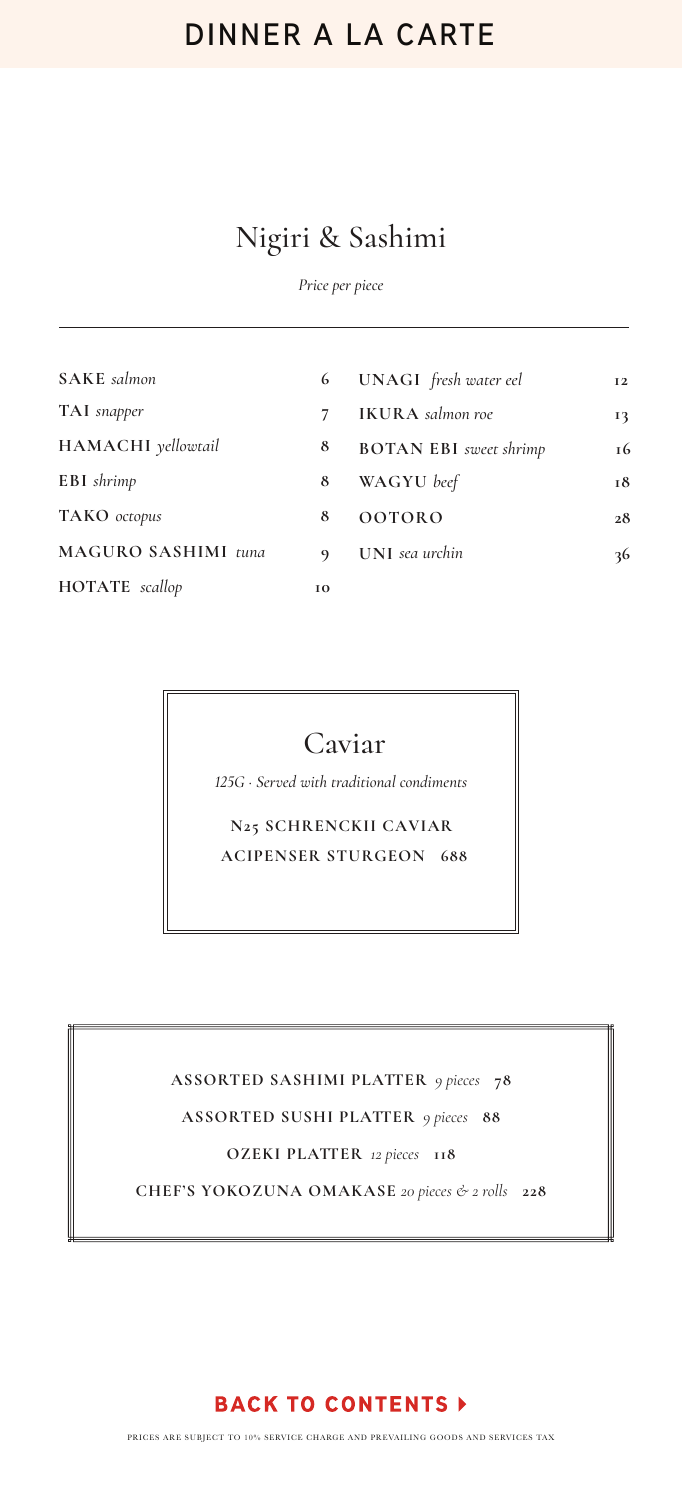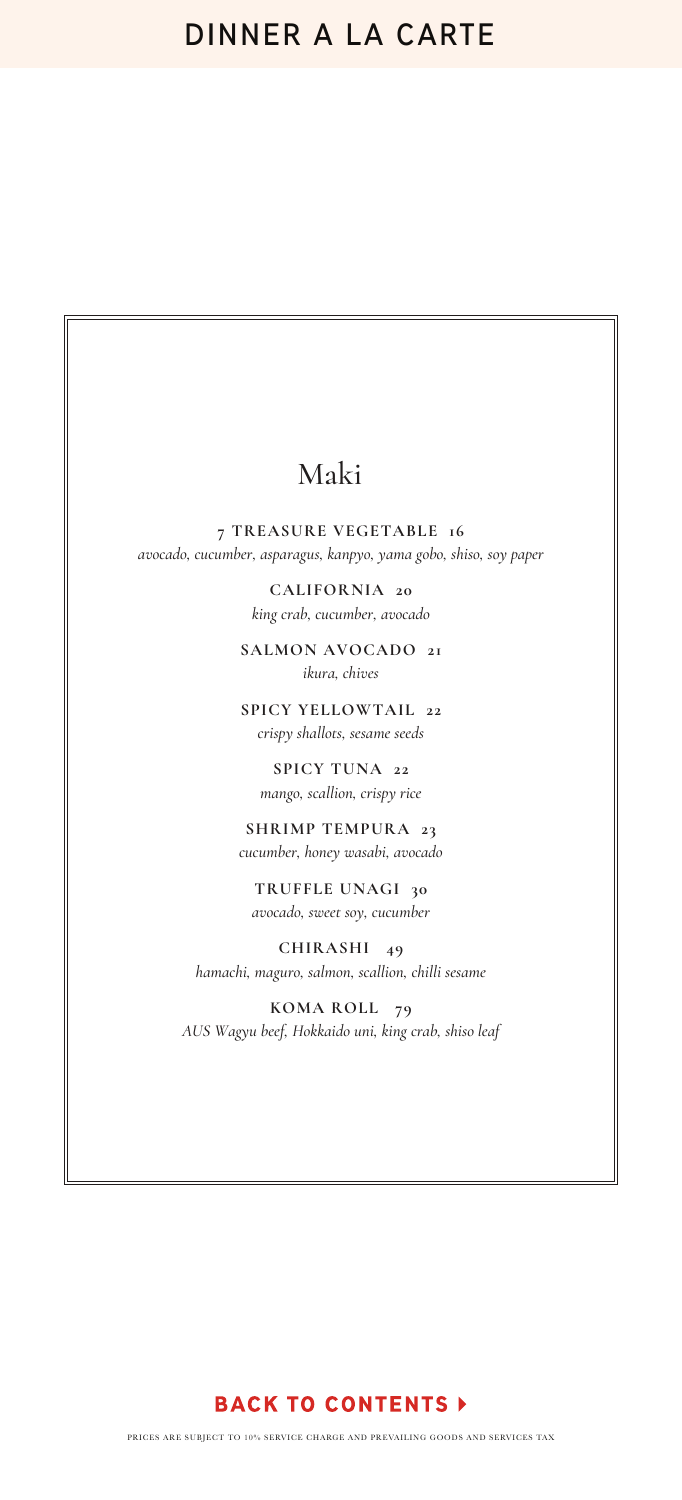### Robata Grill

*Price per skewer*

| <b>SHIITAKE</b><br>Kabayaki sauce, bonito flakes                                                           | 8  |
|------------------------------------------------------------------------------------------------------------|----|
| <b>NEGIMA</b><br>chicken thigh, Tokyo negi                                                                 | 9  |
| ASPARAGUS<br>salt, pepper                                                                                  | 9  |
| <b>UNAGI</b><br>Kabayaki sauce, sansho                                                                     | 15 |
| <b>LAMB CHOP</b><br>cilantro, mint                                                                         | 20 |
| <b>HOKKAIDO SCALLOP</b><br>butter soy sauce                                                                | 29 |
| <b>GIANT PRAWN</b><br>lemon butter                                                                         | 39 |
| <b>BEEF &amp; FOIE GRAS SUMIYAKI</b><br>charcoal grilled wagyu beef, foie gras with sansho<br>pepper sauce | 42 |

### Tempura

| ASPARAGUS              | ĪТ |
|------------------------|----|
| SWEET POTATO           | 16 |
| <b>SHRIMP</b> 3 pieces | т8 |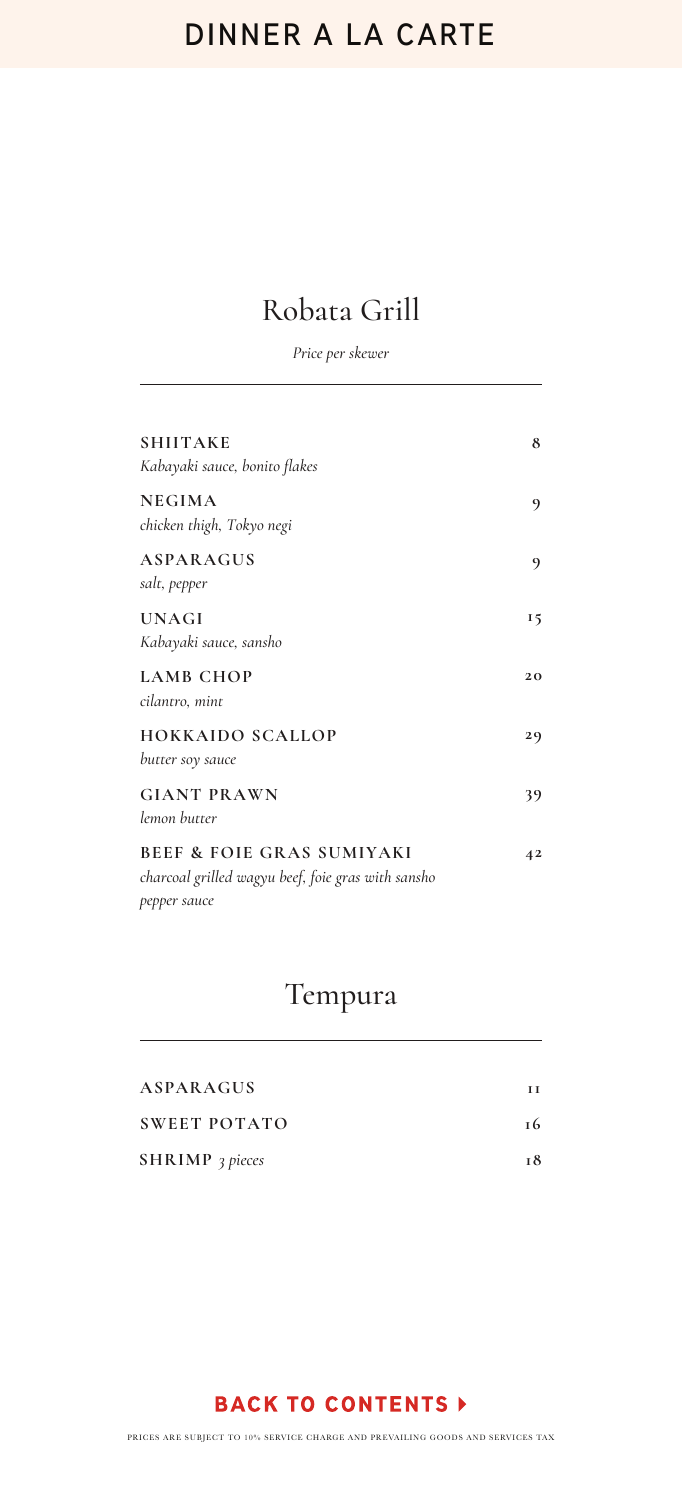

Add 1 gram of shaved fresh black truffle or caviar to any dish for an additional \$20

| <b>SPICY TOFU HOT POT</b><br>assorted vegetables                                          | 25  |
|-------------------------------------------------------------------------------------------|-----|
| <b>TRUFFLE FRIED RICE</b><br>Japanese rice, truffle paste, mushrooms, vegetables          | 25  |
| <b>SCALLION FRIED RICE</b><br>chicken, shrimp, scallops, mushrooms                        | 32  |
| <b>BLACK PEPPER CHICKEN</b><br>grilled chicken, crispy rice, black pepper sauce, broccoli | 36  |
| CHARCOAL GRILLED YELLOWTAIL CHEEK<br>grated radish, lemon                                 | 36  |
| <b>GINGER HONEY-GLAZED SALMON</b><br>lotus root, Tokyo negi                               | 38  |
| WAFU CARBONARA WITH UNI<br>smoked butter                                                  | 49  |
| <b>BARBECUED BEEF SHORT RIB</b><br>gem lettuce, kochijan                                  | 55  |
| MISO MARINATED BLACK COD<br>fresh beets, burnt jalapeno vinaigrette                       | 66  |
| <b>BONE IN PRIME SIRLOIN STEAK 600G</b><br>aged red miso glaze, caramelized onion butter  | 128 |

### Japanese Wagyu

**A5 WAGYU BEEF TENDERLOIN 120G 170**  *rainbow carrots, red wine sauce*

**HOBAYAKI SNOW AGED NIGATA WAGYU RIBEYE 120G 180** *ginger scallion miso*

#### **BACK TO CONTENTS >**

PRICES ARE SUBJECT TO 10% SERVICE CHARGE AND PREVAILING GOODS AND SERVICES TAX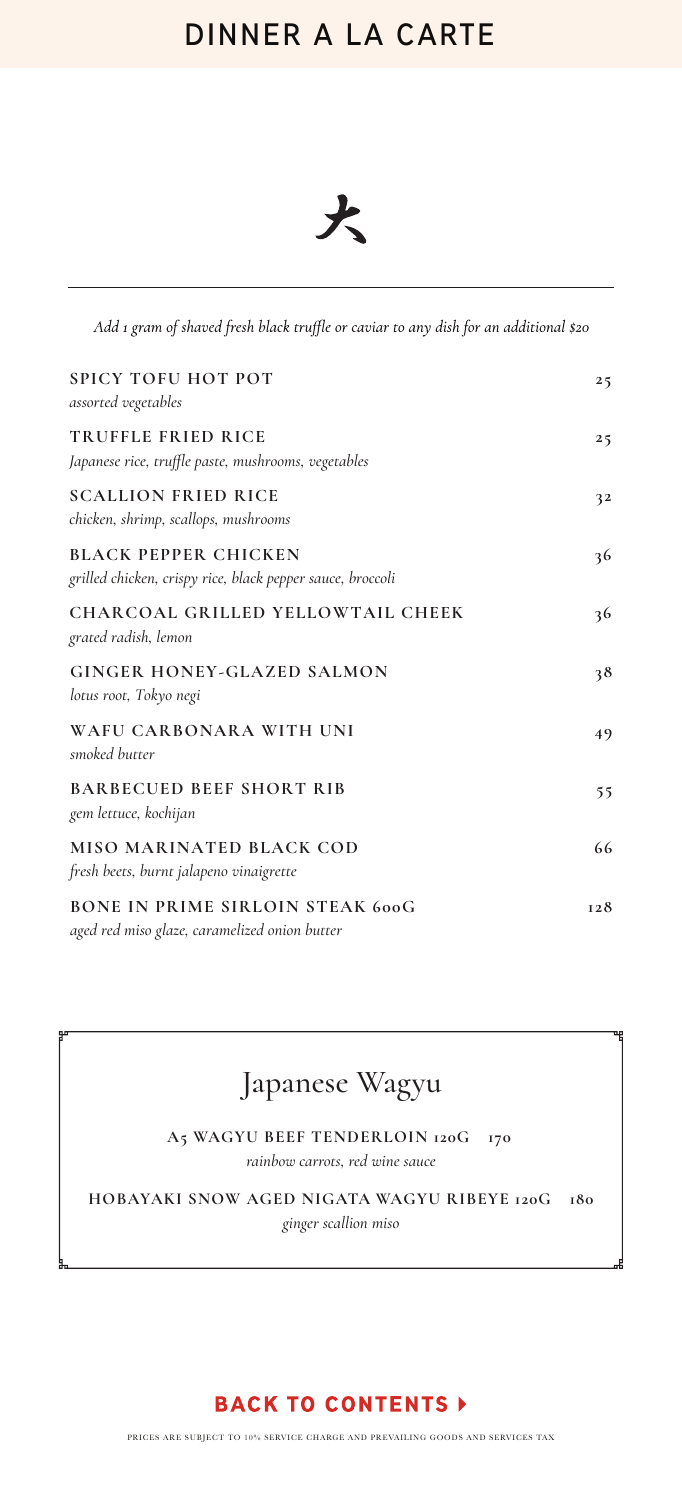### Omakase

*\$300 / per person*

**6 COURSE MENU** *Chef's Selection*

*Menu is not for sharing*

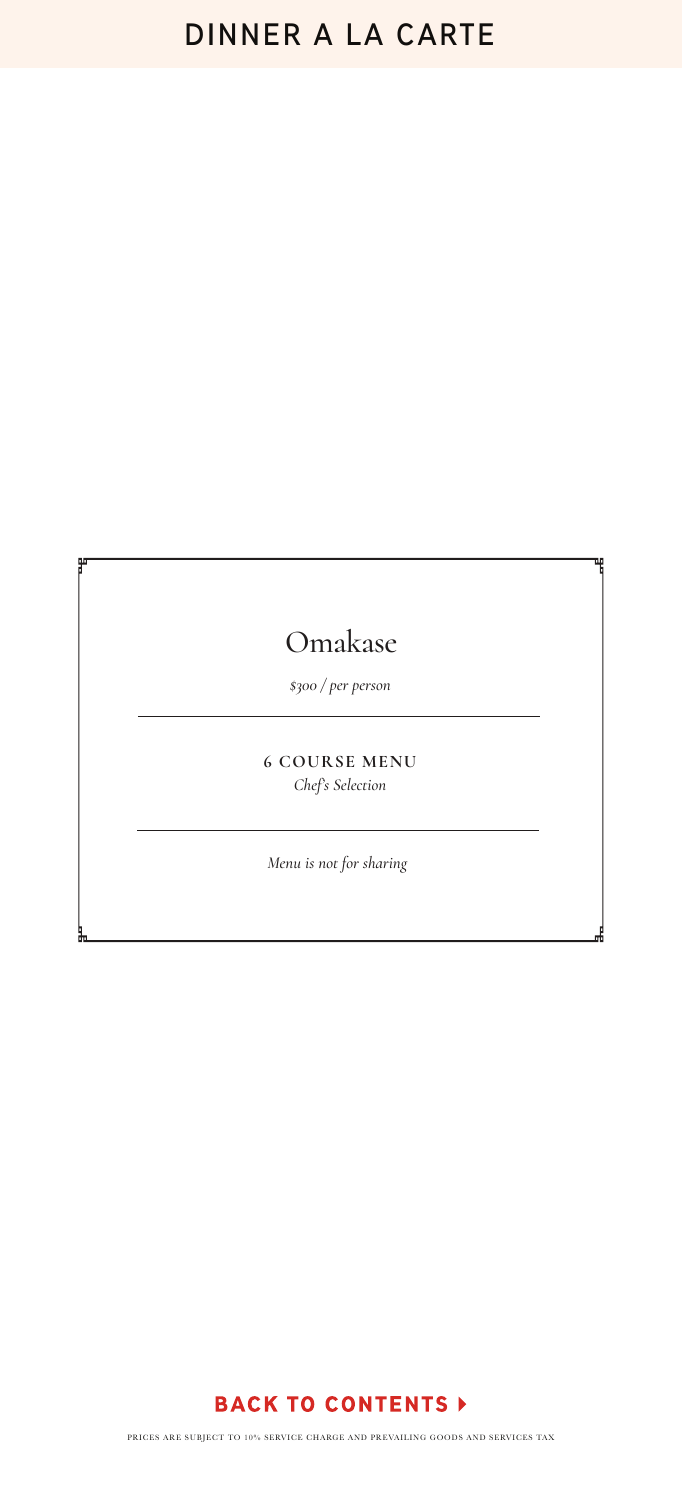### Desserts

**GELATO & SORBET 12** *flavors of the day*

**FRUIT PLATTER 14** *seasonal fruit selection*

**LEMON YUZU 16** *lemon mousse, yuzu jam, cacao crumble*

**BONSAI 17** *molten dark chocolate, crunchy praline*

**JAPANESE CHEESE CAKE 16** *strawberry sorbet*

**KOMA SIGNATURE DESSERT OMAKASE 88** *Chef's Selection*